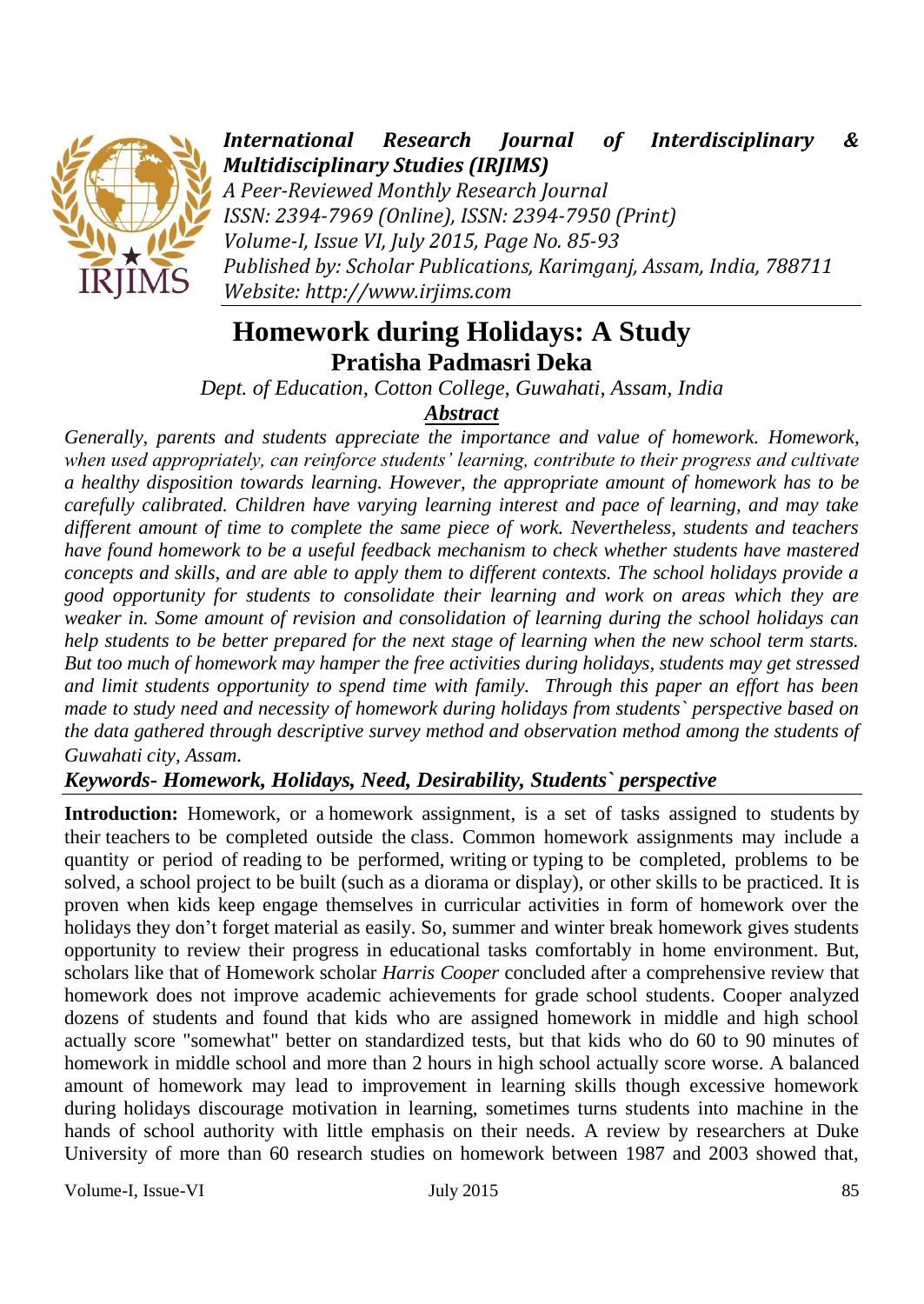within limits, there is a positive interaction between the amount of homework which is done and [student achievement.](https://en.wikipedia.org/wiki/Grade_(education)) The research synthesis also indicated that too much homework could be counterproductive.

 Homework is often overwhelming for all who are involved. Feeling the burden of too much homework, it is not uncommon for students to copy their peers' homework, submit it incomplete or not attempt the assignment at all. Currently, the relationship between homework and academic achievement is not defined, but a plethora of non-academic benefits for all student populations demonstrate an overall positive effect. Hence, nevertheless, homework will always be useful and necessary. For providing homework especially for long holidays it is always necessary to study what students think, what they plan or what they would like to do on their vacation and outline the framework of assigning homework accordingly. Present study tries to provide an exposure to students` views on these grounds.

**Location:** Guwahati is the largest city of Assam and one of the fastest developing cities of India. Guwahati city of country India lies on the geographical coordinates of  $26^{\circ}$  11' 0" N,  $91^{\circ}$  44' 0" E with an area of 216 km². As per provisional reports of Census India, population of Guwahati in 2011 is 963,429; of which male and female are 502,255 and 461,174 respectively. Guwahati Literacy Rate according to 2011census report, total literates in the city is 798,726 of which 426,401 are males while 372,325 are females. Average literacy rate of Guwahati city is 91.11 percent of which male and female literacy was 92.89 and 89.16 percent.



*Map of the area taken for the study (Guwahati City)*

**Need of the Study:** Traditionally students assumed a receptive role in the education but since the 19<sup>th</sup> century, with the advent of progressive education together with the efforts of educationists and psychologists in the development of child psychology and utilizing principles of child psychology for maximum educational growth traditional teacher centred education has been replaced by child centred education. In such type of education child is the main pivot in educational process. Childcentred education is based on the assumption that education meeting the developmental and individual needs, interest of the child brings optimum development to the child`s personality. Needs

Volume-I, Issue-VI **IULY 2015** 86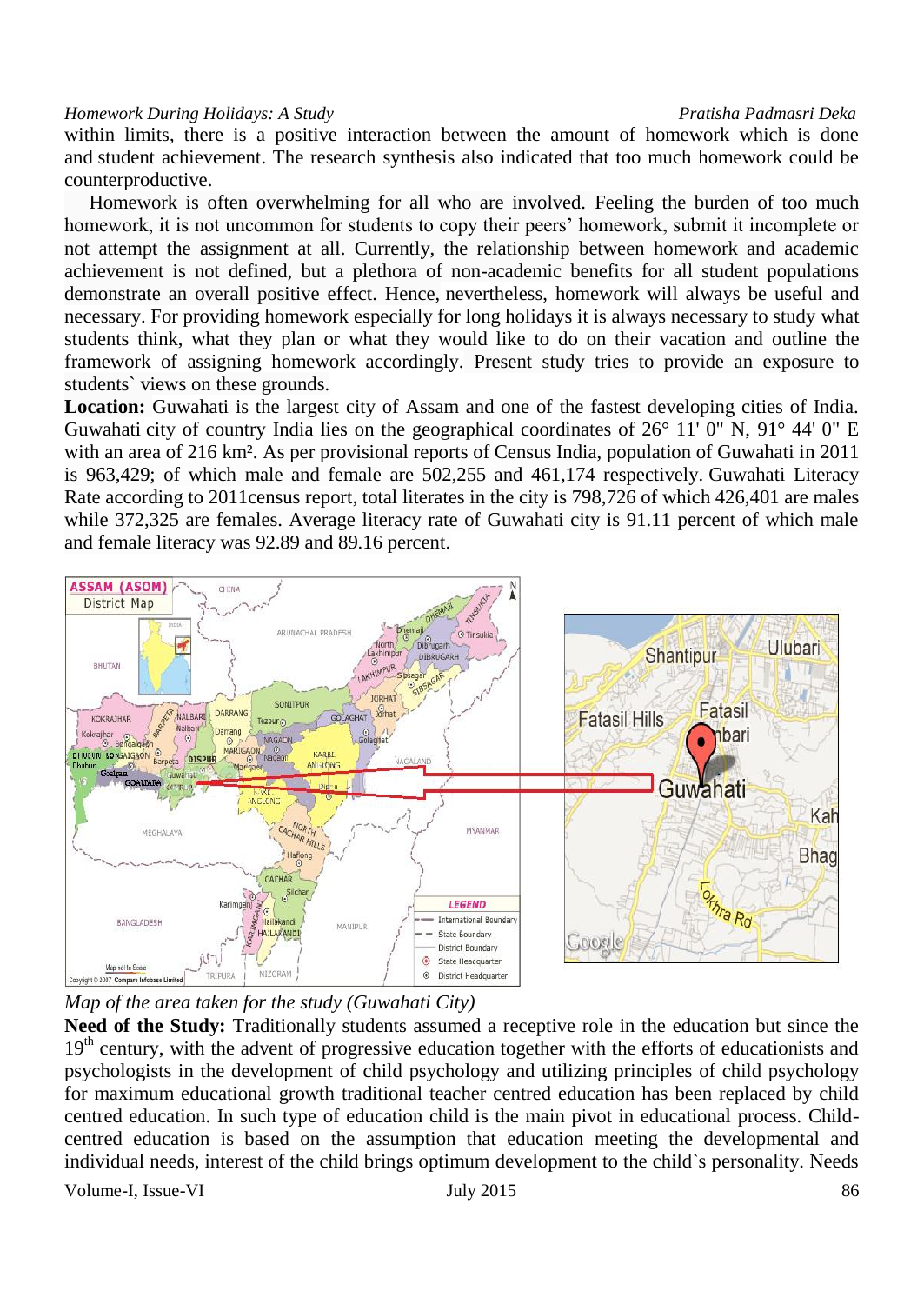and interests of the students are to be given due consideration from the initial stage of preparing educational goals till execution and evaluation process in such type of education. Child-centred education is not supposed to avoid students` perspectives in planning of lesson, delivering lesson, planning of homework assignment, evaluation and in providing feedback.

 The benefits of homework has been debated by teachers and parents for years as the very word evokes very negative connotations to every involved, students, parents and teachers. Although many people think of homework as doing more harm than good by causing copious amounts of unnecessary stress to everyone, others believe that it has great advantages for children by encouraging them to think more independently outside the classroom. Holidays for some students are days of fun and recreation which they want to spend without study burden, while another group of students may like to engage themselves in school activities or assignments simultaneously with other fun activities.

 This situation calls for proper study of students` attitudes and views on desirability of assigning homework during holidays with a view to explore their specific interest areas assigning homework in which may yield greater motivation.

# **Objectives:**

- $\triangleright$  To study the desirability of students in assignment of homework during holiday period,
- $\triangleright$  To analyze the views of students on varied aspects of homework.

# **Delimitation of the Study:**

Following are the delimitation in the development of present study-

- The study restricted to a particular area i.e. Guwahati city in Assam.
- In the study attention is given to students from class  $6$  to  $8$  only.
- The study was conducted on 50 samples.

**Methodology and Procedure:** In present study the investigator has used- **Descriptive Survey Method** and **Observation Method** to explain educational phenomena in terms of the condition or relationship that exist, opinion that are held by students, effects that are evident and trends that are developing among students on their views on homework during holidays.

# o **Sample:**

 To meet the objectives of present study 50 students were selected from class 6, 7 and 8 studying in different schools in Guwahati City through one of the non-probability sampling methods i.e. Judgement Sampling Method on the basis of available information thought to be representative of total population.

# o **Tools:**

The present study is carried by using following tools-

- **Questionnaire** The investigator in this study collects necessary information from the sample with the help of two questionnaire schedules comprising of 12 questions for the students related with desirability, need, opinion, suggestions on homework during summer/winter break.
- **Interview** The investigator collects needed information by verbal interaction with the sample group to meet the objectives of present study.

**Major Findings of the Study:** Analysis and Interpretation of the findings drawn from the study has been presented as follows-

While studying responses regarding views on desirability of homework 50% students believe homework for holidays is important and desirable while for 30% students it is not desirable but they are interested in homework only to secure good rank or grade. Rests of the pupils consider it should be avoided.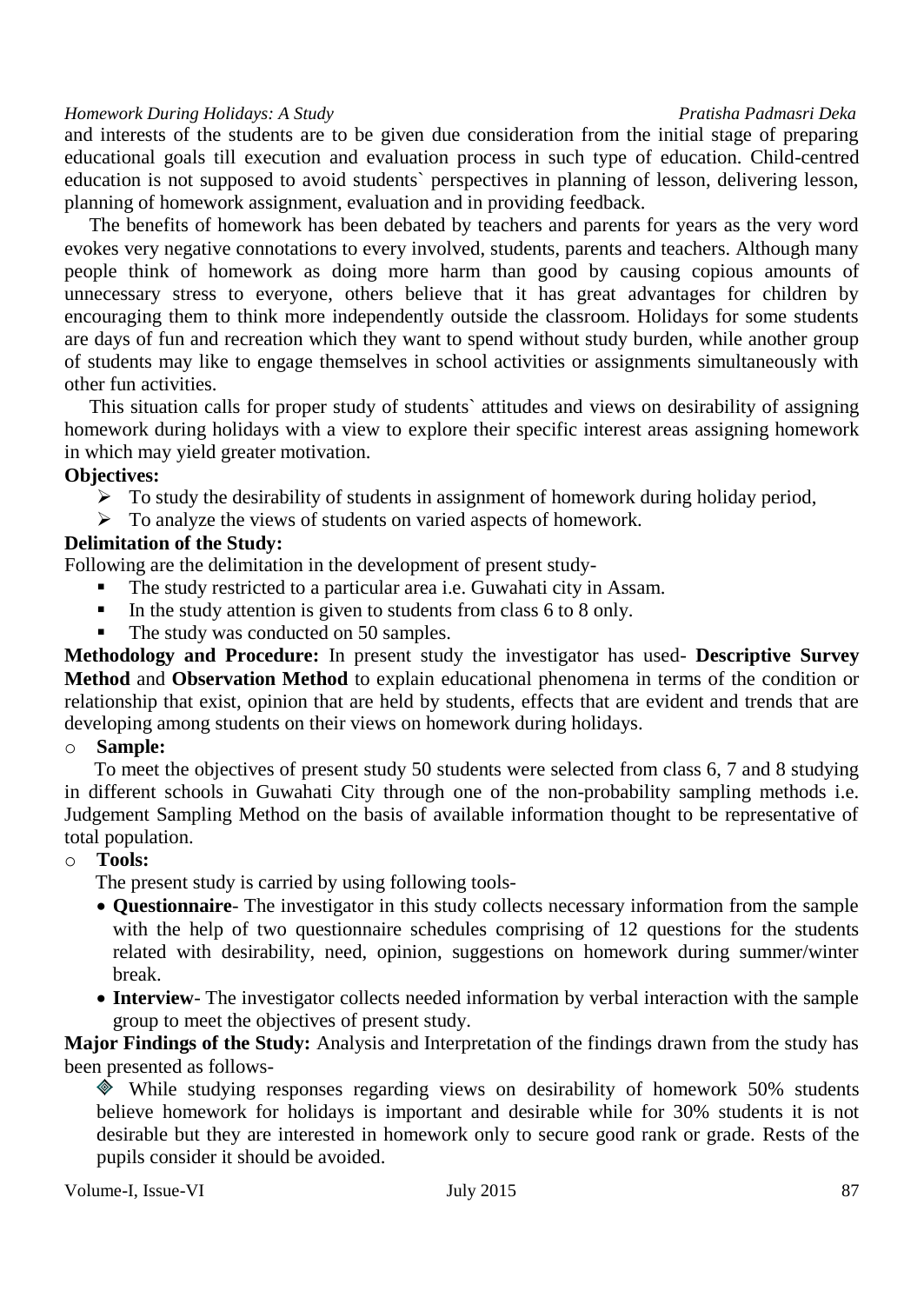| Table 1: Views of students on desirability of homework during holidays in Percentage |
|--------------------------------------------------------------------------------------|
|--------------------------------------------------------------------------------------|

|                   | Desirability of Homework During Holidays |               |                      |  |
|-------------------|------------------------------------------|---------------|----------------------|--|
| Views of Students | Desirable                                | Not Desirable | Should be<br>Avoided |  |
|                   | 50%                                      | 30%           | 20\%                 |  |



- $Fig.1:$
- Students` responses on relation between homework and motivation in learning shows that 45% students responded that homework help in maintaining learning motivation throughout the holiday time. But 55% students` responded homework is not related with their learning motivation, it only serves as revision of course work already studied.

**Table 2**: Views of students on relationship between homework and learning motivation in Percentage

|                   | Relationship between homework and learning |     |  |
|-------------------|--------------------------------------------|-----|--|
|                   | motivation                                 |     |  |
| Views of Students | Yes                                        | N٥  |  |
|                   | 45%                                        | 55% |  |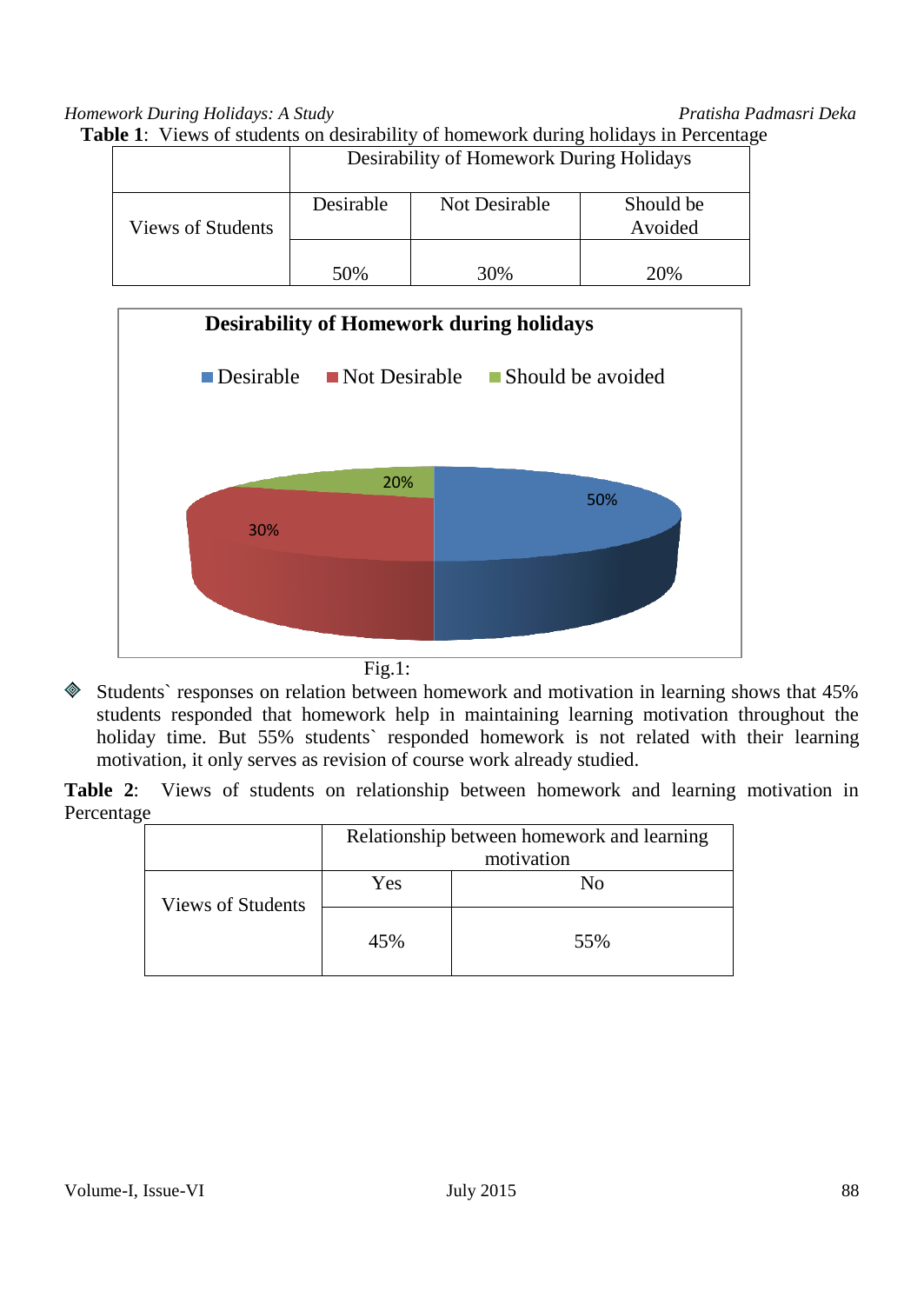

Fig. 2:

Percentage of students completing homework given during holidays is found to be 70% while 30% admitted that they submit incomplete homework.

40% students agree that excessive homework stand as barrier in pursuing their interest during holidays, 25% agree that it lessens time they could spend with family and 35% students are of view that it hampers engagement in socio-recreational activities on the part of the students. All students pointed out the fact that when large portion of homework is given it spoils the spirit of zeal associated with holidays.

| <b>Table 3:</b> Students' views on effects of excessive homework (in Percentage) |  |  |  |  |
|----------------------------------------------------------------------------------|--|--|--|--|
|----------------------------------------------------------------------------------|--|--|--|--|

|                          |    | Effects of excessive homework      |                       |                                           |  |
|--------------------------|----|------------------------------------|-----------------------|-------------------------------------------|--|
| Views<br><b>Students</b> | of | Barrier in<br>pursuing<br>interest | Lessen family<br>time | Lack of socio-<br>recreational activities |  |
|                          |    | 40%                                | 25%                   | 35%                                       |  |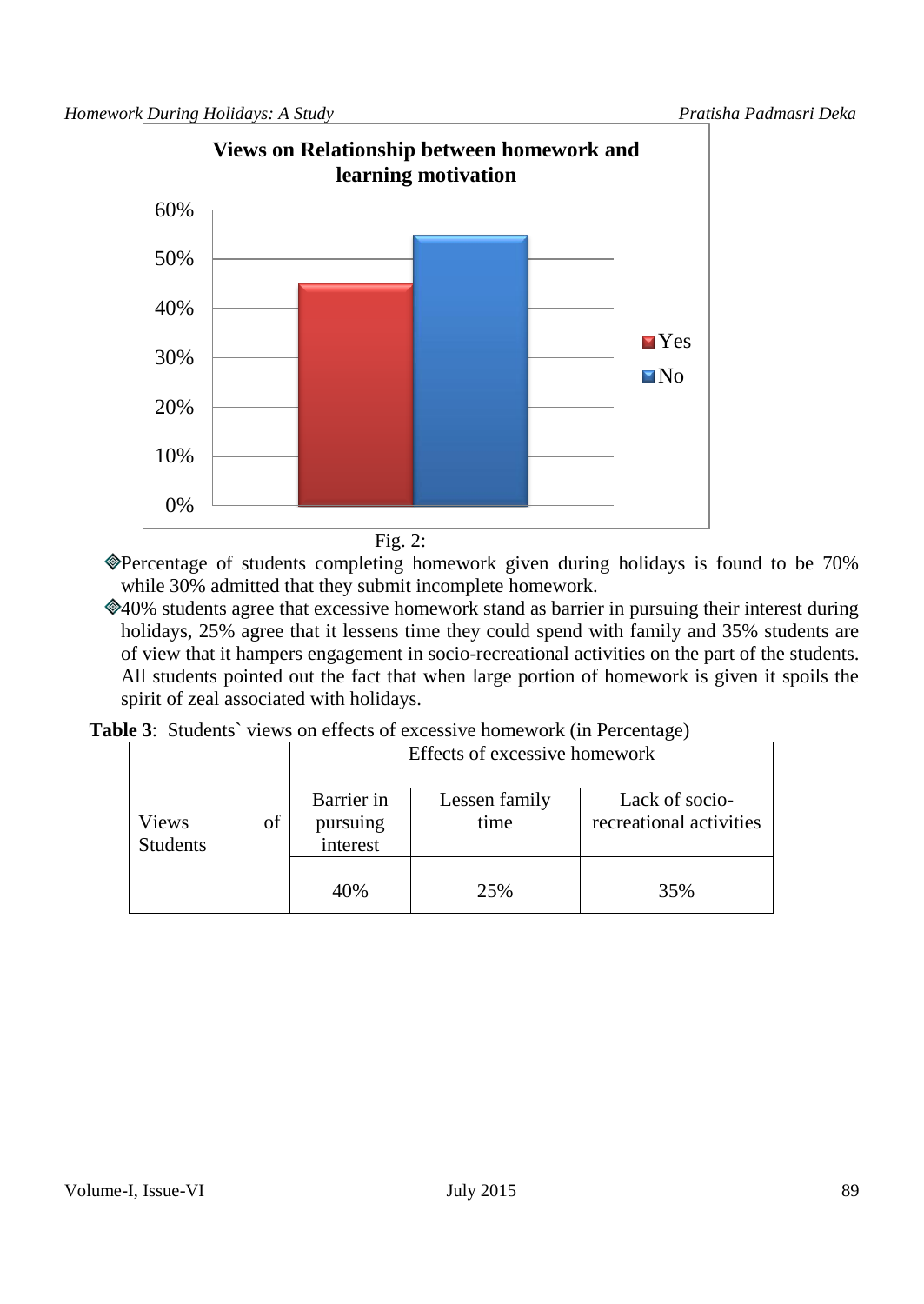

Fig.3:

- Responses of students regarding stress associated with homework shows that as high as 85% students accept that fear of punishment due to submission of incomplete homework leads to stress and anxiety among learners, while remaining 15% believe homework is not associated with stress.
- Regarding questions on reasons to support homework for holidays, it reflect a significant side of the picture as, 40% students support homework as it helps to maintain link between past and present learning, 10% students to review what is learned, 10% for improvement of learning skills and 40% to spend leisure time purposefully. This gives clear indication that, though many of the students oppose assignment of homework during holidays they do not deny positive aspects of homework.

|                 | Reasons to support homework                                  |                                      |                                      |                              |
|-----------------|--------------------------------------------------------------|--------------------------------------|--------------------------------------|------------------------------|
| Views of        | Establishment of<br>link between<br>past-present<br>learning | Making<br>leisure time<br>purposeful | Improvement<br>of learning<br>skills | Review of what<br>is learned |
| <b>Students</b> | 40%                                                          | 40%                                  | 10%                                  | 10%                          |

**Table 4:** Students' views on reasons to support homework (in Percentage)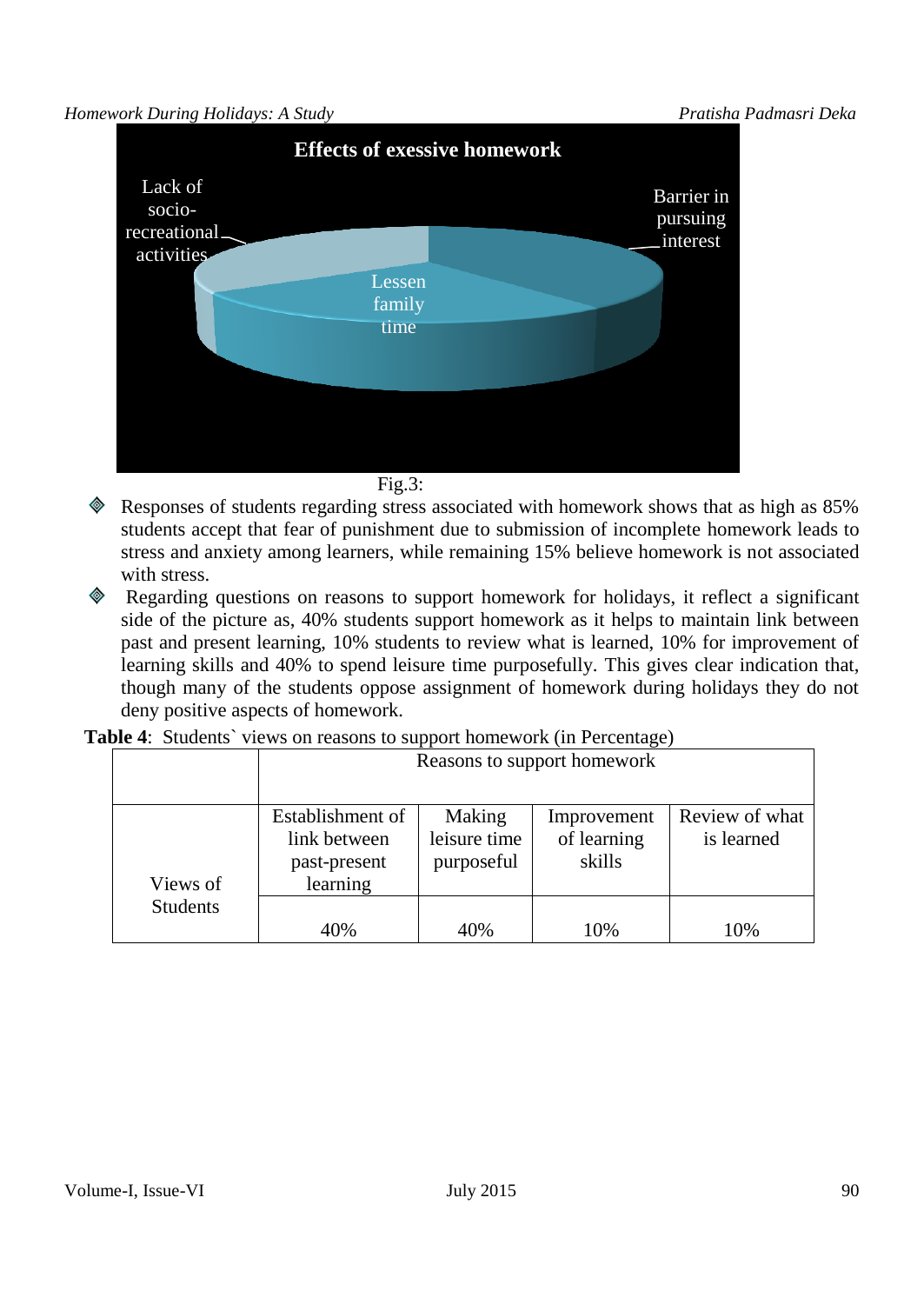

Fig 4:

**Suggestions:** It would be unwise to completely disallow homework during holidays. Instead of it proper planning should be considered as pre-requisite in assignment of homework so that it meet needs and interest of students and serve its purpose efficiently in maintaining learning motivation. Following points must be kept in mind by teachers while assigning homework for students-

- $\pm$  In setting holiday homework schools need to ensure that the homework load given is not excessive. There should be sufficient time for students to take a break from formal learning to pursue other interests, and take part in social-recreational activities with friends and bonding activities with their families during the holiday.
- Homework should be given according to developmental and psychological needs of the learners.
- $\ddot{\text{I}}$  Importance should be given on development of artistic and creative potentialities of students than mere practicing of theoretical knowledge.
- $\ddot{\text{I}}$  There should be just enough homework to refresh the brain and utilize students' spare time purposefully.
- $\ddot{\text{F}}$  Fear of punishment should not be associated with homework completion. It's the duty of teachers to take special care that homework pressure does not lead to stress among students.
- $\ddot{\text{+}}$  Homework should be suggestive not compulsory. If a student really wants to learn, they will do extra work, without it being assigned. The homework should just be suggestions; to stop students from stressing out over work that probable won't even be checked.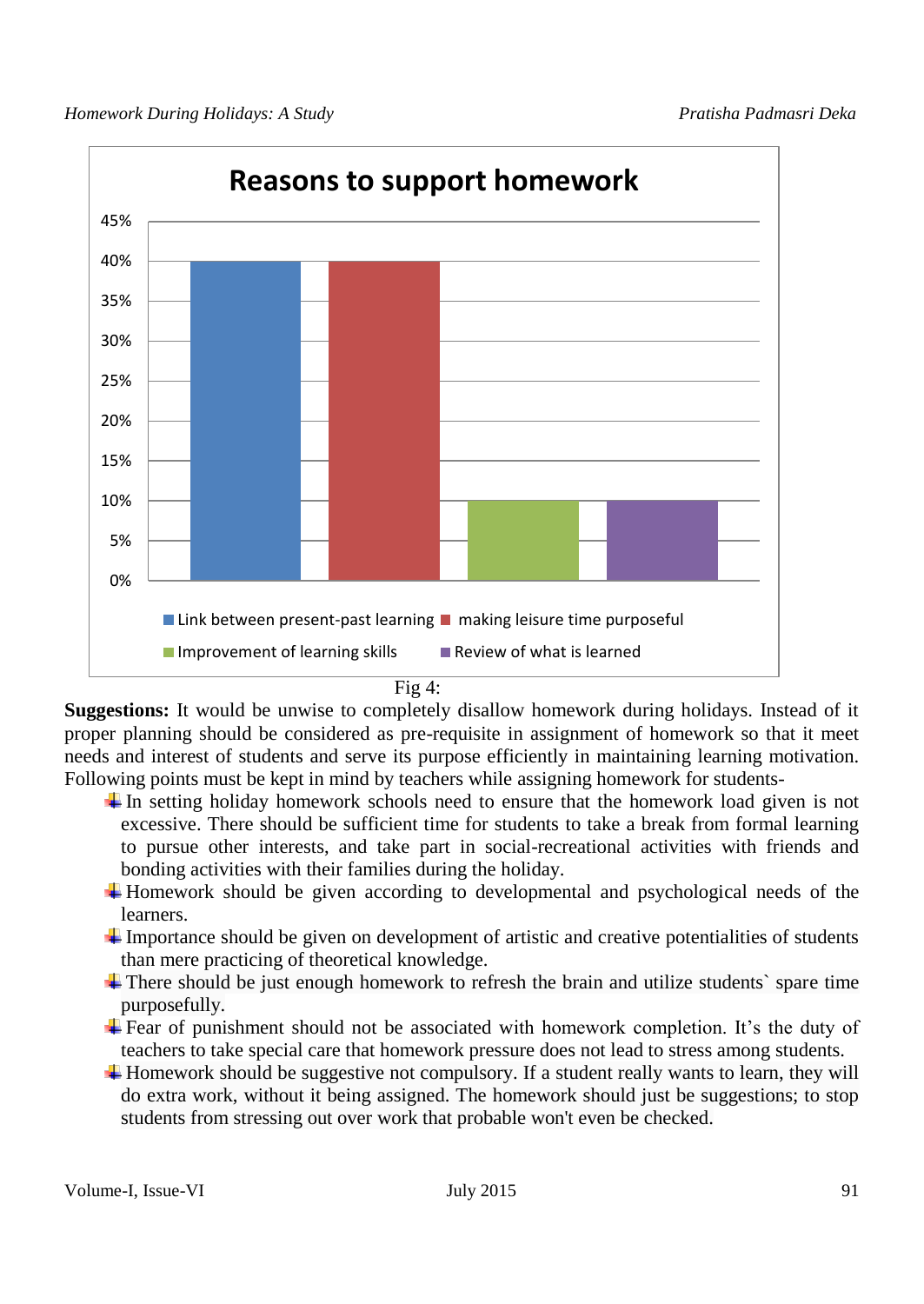- $\overline{\phantom{a}}$  Diversified optional questions and activities should be given rather than a few strict and compulsory questions for all students. Optional questions will help to select most appropriate one suiting to the interest of student.
- Teachers should also involve parents in the homework process in appropriate ways. Parents should rarely be asked to play a formal instructional role in homework. Instead, they should facilitate and monitor homework completion by helping their children understand directions; being available to respond to simple questions; offering positive feedback; providing a consistent time and place for homework completion; and contacting the teacher if there is a homework problem they cannot resolve
- $\downarrow$  Due emphasize is to be given on academic as well as non-academic activities such as along with assigning students to submit an essay for improvement of writing skills students should be asked to write about games, sports they have played or about the hobbies they have persuaded during holidays.

**Conclusion:** Students` views show that homework has a positive impact under certain conditions and for certain students; while for some students homework has minimal effects on student learning interest or skills. Homework has consistently been found to have a greater impact on the academic achievement of students at the higher grade levels. Though research shows positive impact of homework and completion of it in due time brings self confidence and independent attitude among students, there can be several negative consequences as well.

 When homework is used as a formative assessment, students have multiple opportunities to practice, get feedback from the teacher, and improve. Evaluating homework for pinpointing problem areas makes a lot of sense, but grading homework defeats its learning purpose. It is unfair to make learners worry about getting a low grade on a task they are attempting for the first time (Cushman, 2010). "Homework becomes a safe place to try out new skills without penalty, just as athletes and musicians try out their skills on the practice field or in rehearsals. Effective homework is the rehearsal before the final event" (Christopher, 2007-2008, p. 74)

 Doing homework is a great way to develop responsibilities. By being assigned work one day and knowing that it has to be done by the next day, they will develop a sense of punctuality by turning their work in on time. But teachers must carefully monitor the amount of homework assigned so that it is appropriate to students' age levels and does not take too much time away from other out of school activities.

# **Reference:**

- 1. Battle-Bailey, L. (2003). Training teachers to design interactive homework. ERIC Digest. Washington, D.C.: ERIC Clearinghouse on Teaching and Teacher Education.
- 2. Buell, J. (2004). Closing the book on homework: Enhancing public education and freeing family time. Philadelphia, PA: Temple University Press.
- 3. Cooper, H. (2007). The battle over homework: Common ground for administrators, teachers, and parents (3rd ed.). Thousand Oaks, CA: Corwin Press, Inc.
- 4. Cooper, H., Robinson, J. C., & Patall, E. A. (2006). Does homework improve academic achievement? A synthesis of research, 1987-2003. Review of Educational Research, 76(1), 1-62.
- 5. Cushman, K. (2010). Show us what homework's for: Students sound off on why homework doesn't work- and how that might change. Educational Leadership, 68(1), 74-78.